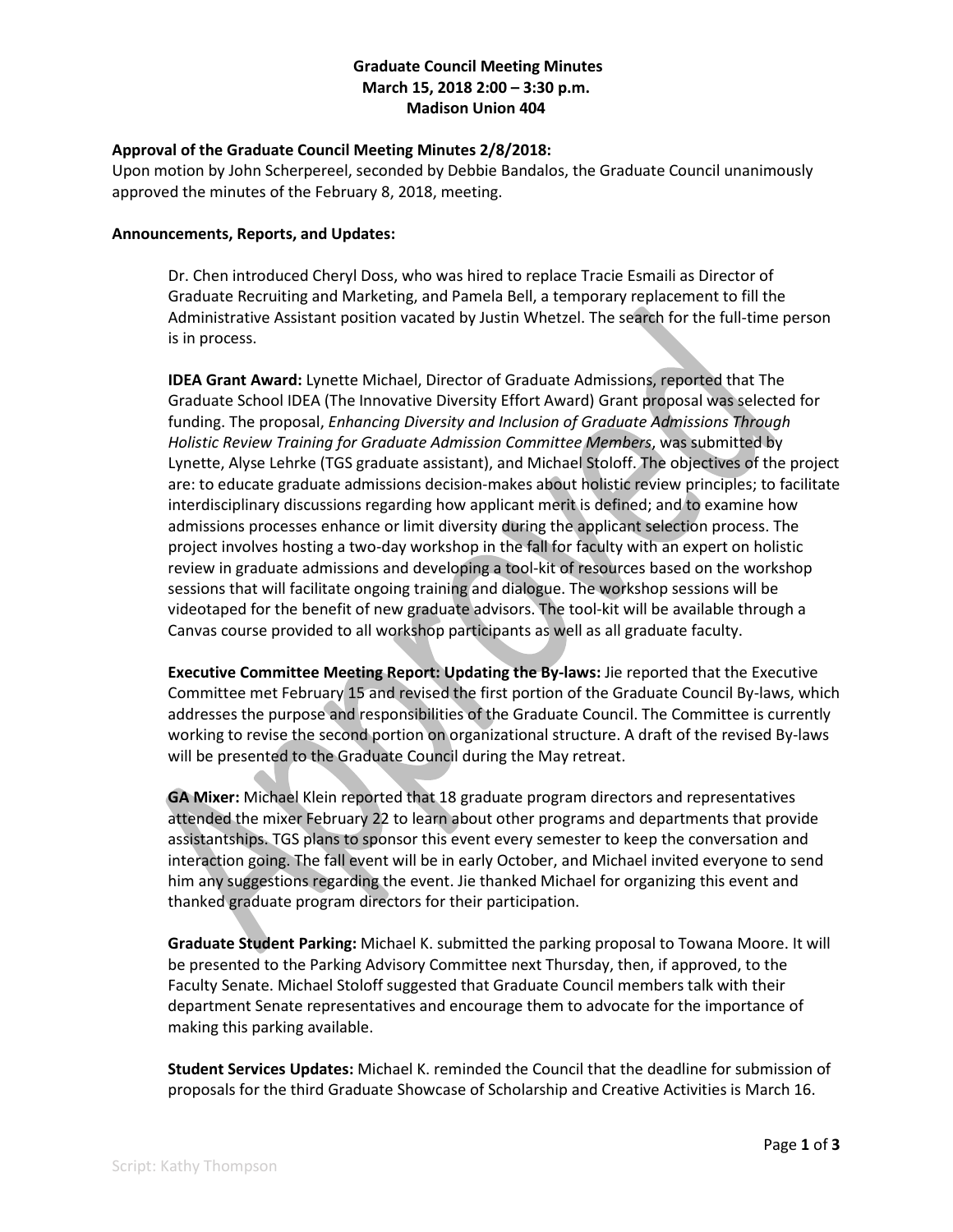# **Graduate Council Meeting Minutes March 15, 2018 2:00 – 3:30 p.m. Madison Union 404**

Award nominations are also due March 16, and March 31 is the deadline for travel grants. An online submission must be sent as well as a paper submission for the travel grants. www.jmu.edu/grad/current-students/awards-grants/travel-grants.shtml

**GSA Report:** Sarah McGrath reported that 20 people from nine graduate programs attended the March meeting.

*The GSA Networking Event* is scheduled for Thursday, April 5, 5-7 p.m. at Ruby's Arcade. Graduate faculty and graduate students are encouraged to attend and network with others from different departments.

*GSA spring 2018 grant winners* were chosen for professional development and travel/research, for a total of \$2,467. Thirty-one applications from 17 different programs were received for the professional developments grants, and eight grants were awarded to seven different programs. Thirty-nine applications from 18 different programs were received for the travel/research grants, and three grants were awarded to two different programs. Award notifications will be sent out soon.

*CSGS:* Emily Murray, GSA secretary, and Matthew Harris from the Cohen Center attended the Conference of Southern Graduate Schools in February. They will make a presentation at the April meeting.

*GSA Executive Council:* Six applications from three different departments were received for the GSA Executive Council. New Executive Council members for 2018-19 will be: Jack Nichting (MPA), president; Jackson Chambers (MPA), vice president; Amanda Bomfim (MPA), secretary; and Will Arney (MPA), treasurer.

#### **Discussion and Action Items:**

**Curriculum Proposals:** Michael S. reported that two program revisions and numerous course proposals were submitted; an e-vote will be sent next week

Kinesiology, Fifth-Year Format, M.A.T.: Liz Edwards explained the proposed changes to the Kinesiology PHETE (Physical Health Education) M.A.T. program, dropping one elective course and adding one prescribed course.

Strategic Leadership Studies, Ph.D.: Margaret Sloan reported that the credit hours are changing from 66 credit hours to 57-66 credit hours to recognize the coursework that some students have already completed in prior graduate programs. No new courses are created and three concentrations remain.

**Position Statement for Graduate Education:** Chris Meyers, Director of Recruitment Marketing from University Communications and Marketing, stated that the university is undergoing a rebranding process. As part of that process, conversations are taking place across campus to receive feedback on the university's core messaging. The "Being the Change" expression will be included in the position statement. The university's vision and mission are the foundation of this position statement.

Chris distributed a worksheet, along with a working draft developed for the College of Health & Behavioral Studies. Graduate Council members worked individually to brainstorm key words, attributes, benefits to students, and benefits to the world for their graduate programs. *Key*